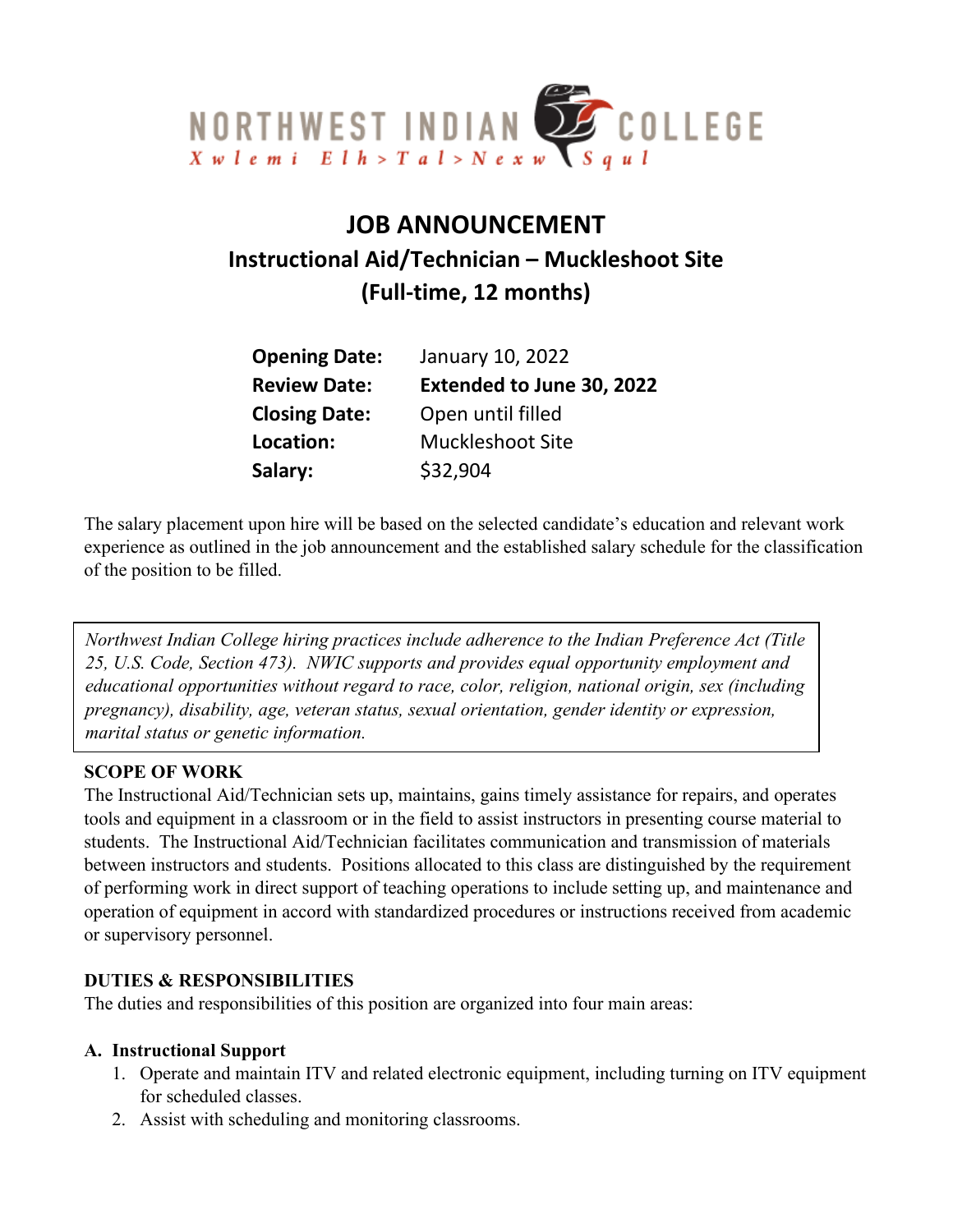- 3. Gain timely and appropriate assistance from NWIC IT or Muckleshoot tribal IT to repair or rebuild existing equipment or demonstration apparatus for classes; service and maintain equipment.
- 4. Receive materials and supplies used in classes and store for future use; assist instructors in demonstration of tools, equipment, machinery, apparatus and materials.
- 5. Modify equipment as required for individual instructors.
- 6. Assist with tutoring activities in all site course offerings.

## **B. Outreach**

- 1. Make student contracts for instructors and site staff and maintain communications and good relationships with Lummi Campus personnel.
- 2. Understand the college process and how the institution functions.
- 3. Serve as a resource to students on financial aid and scholarship applications, assisting with registration and advising as needed, and any other activities pertaining to student success.
- 4. Document all outreach efforts and refer as appropriate.

## **C. Coordination of Events**

1. Assist with the planning and coordination of site events.

# **D. Clerical Duties**

- 1. Assist with enrolling students, filing, answering phones, greeting guests and providing courteous customer service, opening and closing facilities as needed.
- 2. Clerical duties as needed (faxing, scanning, emailing, mailing, etc.), delivering materials, and word processing; creating flyers and other promotional materials.
- 3. Required to move video monitors, computers and other equipment.
- 4. Required to meet with supervisor in a weekly basis.
- 5. Perform other related duties as directed by supervisor.

# **SUPERVISOR RESPONSIBILITIES**

This job has no supervisory responsibilities.

# **QUALIFICATIONS to perform the position successfully:**

## **Minimum Qualifications:**

- Associate's degree in academic field or education
- Knowledge of post-secondary and/or tribal institutions, financial aid and student advising
- Knowledge of Washington K-20 (video-conferencing) Network
- Excellent organizational skills, including good technical and clerical skills
- Excellent customer service skills
- Ability to be a self-starter and sustain a high level of activity with minimal supervision

# **Preferred Qualifications:**

- Experience with and sensitivity to Native American people and cultural customs
- Prior work in an educational setting, including experience working with adult distance learning programs
- Experience working in a team environment